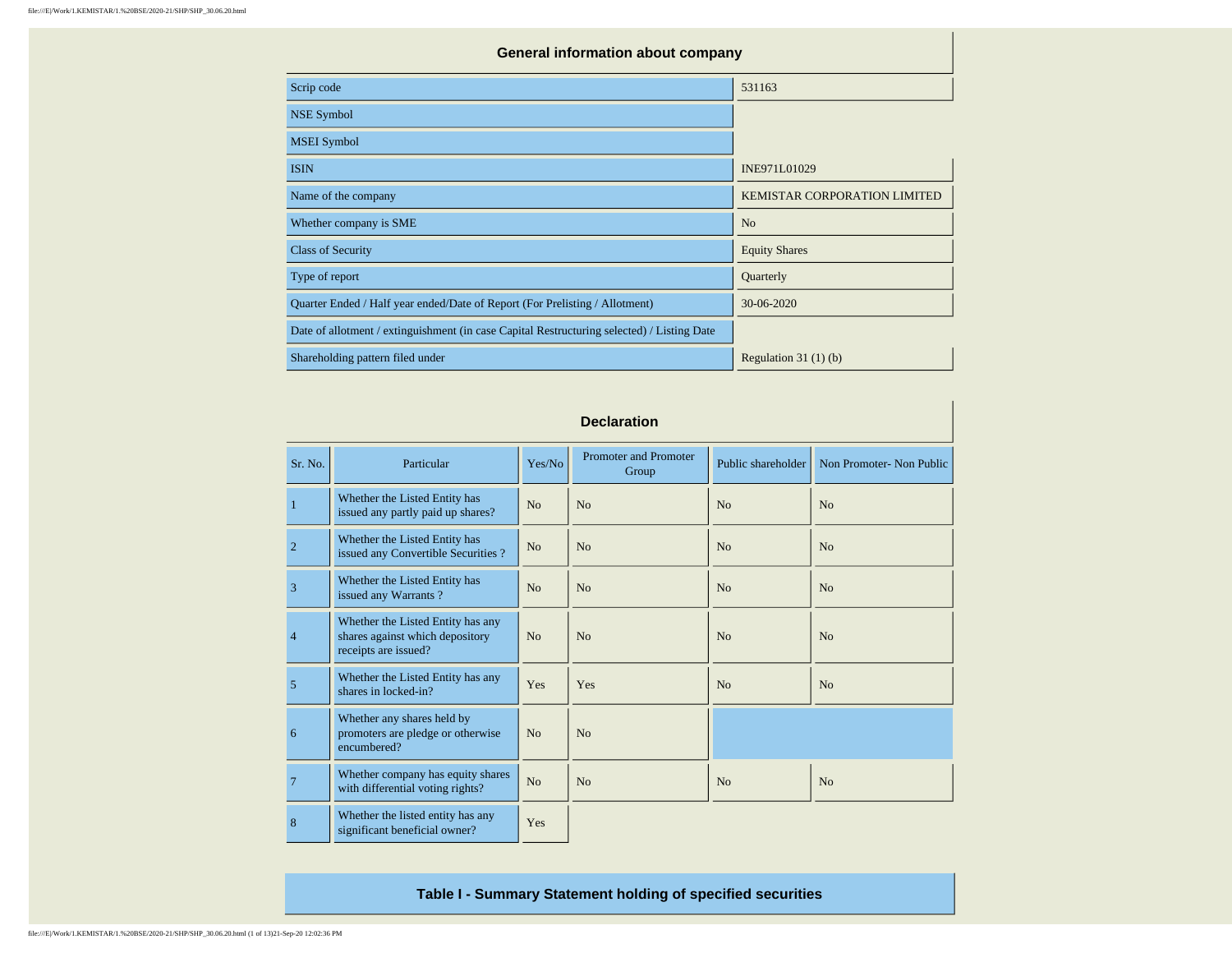|                       | Category<br>$\sigma$ f                                | Nos. Of               | No. of<br>fully     | No.<br>Of<br>Partly   | No. Of<br>shares         | Total<br>nos.               | Shareholding<br>as a % of<br>total no. of<br>shares | Number of Voting Rights held in each<br>class of securities (IX) |                      |          |                         |  |
|-----------------------|-------------------------------------------------------|-----------------------|---------------------|-----------------------|--------------------------|-----------------------------|-----------------------------------------------------|------------------------------------------------------------------|----------------------|----------|-------------------------|--|
| Category<br>$\rm (I)$ | shareholder                                           | shareholders<br>(III) | paid up<br>equity   | paid-<br>up<br>equity | underlying<br>Depository | shares<br>held<br>$(VII) =$ | (calculated<br>as per                               | No of Voting (XIV) Rights                                        |                      |          | Total<br>as a           |  |
|                       | (II)                                                  |                       | shares<br>held (IV) | shares<br>held<br>(V) | Receipts<br>(VI)         | $(IV)+(V)$<br>$+ (VI)$      | SCRR,<br>1957) (VIII)<br>As a % of (A<br>$+B+C2$    | Class eg:<br>X                                                   | <b>Class</b><br>eg:y | Total    | % of<br>$(A+B)$<br>$+C$ |  |
| (A)                   | Promoter<br>$\&$<br>Promoter<br>Group                 | 13                    | 8046368             |                       |                          | 8046368                     | 74.78                                               | 8046368                                                          |                      | 8046368  | 74.78                   |  |
| (B)                   | Public                                                | 1517                  | 2713040             |                       |                          | 2713040                     | 25.22                                               | 2713040                                                          |                      | 2713040  | 25.22                   |  |
| (C)                   | Non<br>Promoter-<br><b>Non Public</b>                 |                       |                     |                       |                          |                             |                                                     |                                                                  |                      |          |                         |  |
| (C1)                  | <b>Shares</b><br>underlying<br><b>DRs</b>             |                       |                     |                       |                          |                             |                                                     |                                                                  |                      |          |                         |  |
| (C2)                  | <b>Shares</b><br>held by<br>Employee<br><b>Trusts</b> |                       |                     |                       |                          |                             |                                                     |                                                                  |                      |          |                         |  |
|                       | Total                                                 | 1530                  | 10759408            |                       |                          | 10759408                    | 100                                                 | 10759408                                                         |                      | 10759408 | 100                     |  |

## **Table I - Summary Statement holding of specified securities**

| Category<br>$\mathbf{I}$ | No. Of<br><b>Shares</b><br>Category<br>Underlying<br>$\sigma$<br>Outstanding<br>shareholder<br>convertible<br>(II)<br>securities<br>(X) | No. of<br><b>Shares</b><br>Underlying | No. Of<br><b>Shares</b><br>Underlying<br>Outstanding<br>convertible | Shareholding,<br>as a %<br>assuming full<br>conversion of<br>convertible<br>securities (as | Number of<br>Locked in shares<br>(XII)                                                         |           | Number of<br><b>Shares</b><br>pledged or<br>otherwise<br>encumbered<br>(XIII) |            | Number of<br>equity shares<br>held in                   |                                |
|--------------------------|-----------------------------------------------------------------------------------------------------------------------------------------|---------------------------------------|---------------------------------------------------------------------|--------------------------------------------------------------------------------------------|------------------------------------------------------------------------------------------------|-----------|-------------------------------------------------------------------------------|------------|---------------------------------------------------------|--------------------------------|
|                          |                                                                                                                                         |                                       | Outstanding<br><b>Warrants</b><br>$(X_i)$                           | securities<br>and No. Of<br><b>Warrants</b><br>(Xi)(a)                                     | a percentage<br>of diluted<br>share capital)<br>$(XI)=(VII)$<br>$+(X)$ As a %<br>of $(A+B+C2)$ | No. $(a)$ | As a<br>$%$ of<br>total<br><b>Shares</b><br>held<br>(b)                       | No.<br>(a) | As a<br>$%$ of<br>total<br><b>Shares</b><br>held<br>(b) | dematerialized<br>form $(XIV)$ |
| (A)                      | Promoter<br>$\&$<br>Promoter<br>Group                                                                                                   |                                       |                                                                     |                                                                                            | 74.78                                                                                          | 2151882   | 26.74                                                                         |            |                                                         | 8046368                        |
| (B)                      | Public                                                                                                                                  |                                       |                                                                     |                                                                                            | 25.22                                                                                          |           |                                                                               |            |                                                         | 2626576                        |
| (C)                      | <b>Non</b><br>Promoter-<br>Non Public                                                                                                   |                                       |                                                                     |                                                                                            |                                                                                                |           |                                                                               |            |                                                         |                                |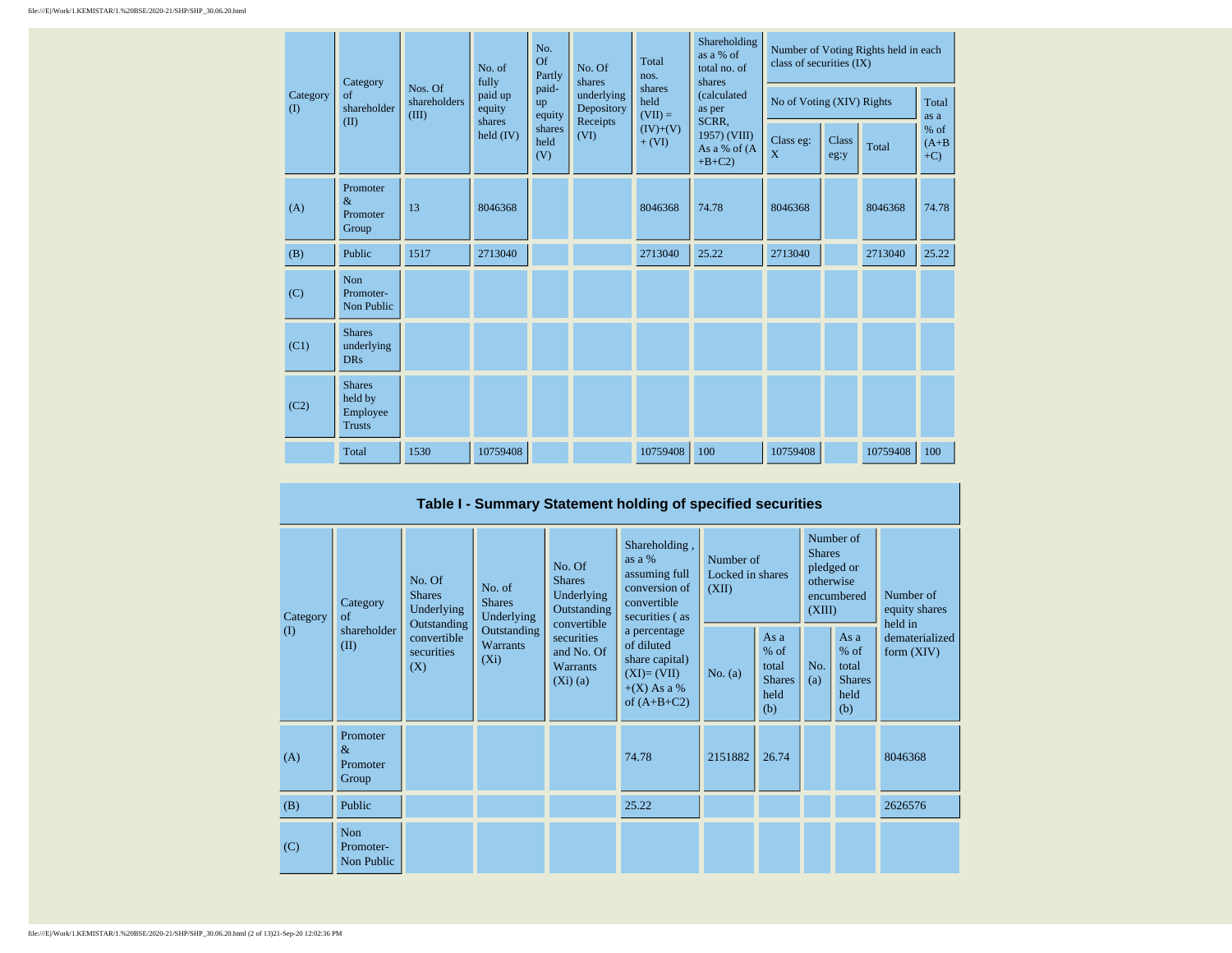| (C1) | <b>Shares</b><br>underlying<br><b>DRs</b>      |  |     |         |               |  |          |
|------|------------------------------------------------|--|-----|---------|---------------|--|----------|
| (C2) | <b>Shares</b><br>held by<br>Employee<br>Trusts |  |     |         |               |  |          |
|      | Total                                          |  | 100 | 2151882 | <sup>20</sup> |  | 10672944 |

**Table II - Statement showing shareholding pattern of the Promoter and Promoter Group**

|                                                                                                | Category &<br>Name of the                                                                                           |                                                                                      | No. of<br>fully     | No.<br>Of<br>Partly   | No. Of<br>shares         | Total<br>nos.               | Shareholding<br>as a % of<br>total no. of<br>shares | class of securities (IX)  |                      | Number of Voting Rights held in each |                                   |  |
|------------------------------------------------------------------------------------------------|---------------------------------------------------------------------------------------------------------------------|--------------------------------------------------------------------------------------|---------------------|-----------------------|--------------------------|-----------------------------|-----------------------------------------------------|---------------------------|----------------------|--------------------------------------|-----------------------------------|--|
| Sr.                                                                                            | <b>Shareholders</b>                                                                                                 | Nos. Of<br>shareholders<br>(III)                                                     | paid up<br>equity   | paid-<br>up<br>equity | underlying<br>Depository | shares<br>held<br>$(VII) =$ | (calculated<br>as per                               | No of Voting (XIV) Rights |                      |                                      | Total<br>as a                     |  |
|                                                                                                | (1)                                                                                                                 |                                                                                      | shares<br>held (IV) | shares<br>held<br>(V) | Receipts<br>(VI)         | $(IV)+(V)$<br>$+ (VI)$      | SCRR,<br>1957) (VIII)<br>As a % of (A<br>$+B+C2$    | Class eg:<br>$\mathbf X$  | <b>Class</b><br>eg:y | Total                                | % of<br>Total<br>Voting<br>rights |  |
| $\mathbf{A}$                                                                                   |                                                                                                                     | Table II - Statement showing shareholding pattern of the Promoter and Promoter Group |                     |                       |                          |                             |                                                     |                           |                      |                                      |                                   |  |
| (1)                                                                                            | Indian                                                                                                              |                                                                                      |                     |                       |                          |                             |                                                     |                           |                      |                                      |                                   |  |
| (a)                                                                                            | Individuals/<br>Hindu<br>undivided<br>Family                                                                        | 13                                                                                   | 8046368             |                       |                          | 8046368                     | 74.78                                               | 8046368                   |                      | 8046368                              | 74.78                             |  |
| Sub-Total<br>(A)(1)                                                                            |                                                                                                                     | 13                                                                                   | 8046368             |                       |                          | 8046368                     | 74.78                                               | 8046368                   |                      | 8046368                              | 74.78                             |  |
| (2)                                                                                            | Foreign                                                                                                             |                                                                                      |                     |                       |                          |                             |                                                     |                           |                      |                                      |                                   |  |
| Total<br>Shareholding<br>of Promoter<br>and<br>Promoter<br>Group $(A)=$<br>$(A)(1)+(A)$<br>(2) |                                                                                                                     | 13                                                                                   | 8046368             |                       |                          | 8046368                     | 74.78                                               | 8046368                   |                      | 8046368                              | 74.78                             |  |
| $\bf{B}$                                                                                       |                                                                                                                     | Table III - Statement showing shareholding pattern of the Public shareholder         |                     |                       |                          |                             |                                                     |                           |                      |                                      |                                   |  |
| (1)                                                                                            | <b>Institutions</b>                                                                                                 |                                                                                      |                     |                       |                          |                             |                                                     |                           |                      |                                      |                                   |  |
| (3)                                                                                            | Non-institutions                                                                                                    |                                                                                      |                     |                       |                          |                             |                                                     |                           |                      |                                      |                                   |  |
| (a(i))                                                                                         | Individuals<br>$- i.$<br>Individual<br>shareholders<br>holding<br>nominal<br>share capital<br>up to Rs. 2<br>lakhs. | 1457                                                                                 | 426539              |                       |                          | 426539                      | 3.96                                                | 426539                    |                      | 426539                               | 3.96                              |  |

file:///E|/Work/1.KEMISTAR/1.%20BSE/2020-21/SHP/SHP\_30.06.20.html (3 of 13)21-Sep-20 12:02:36 PM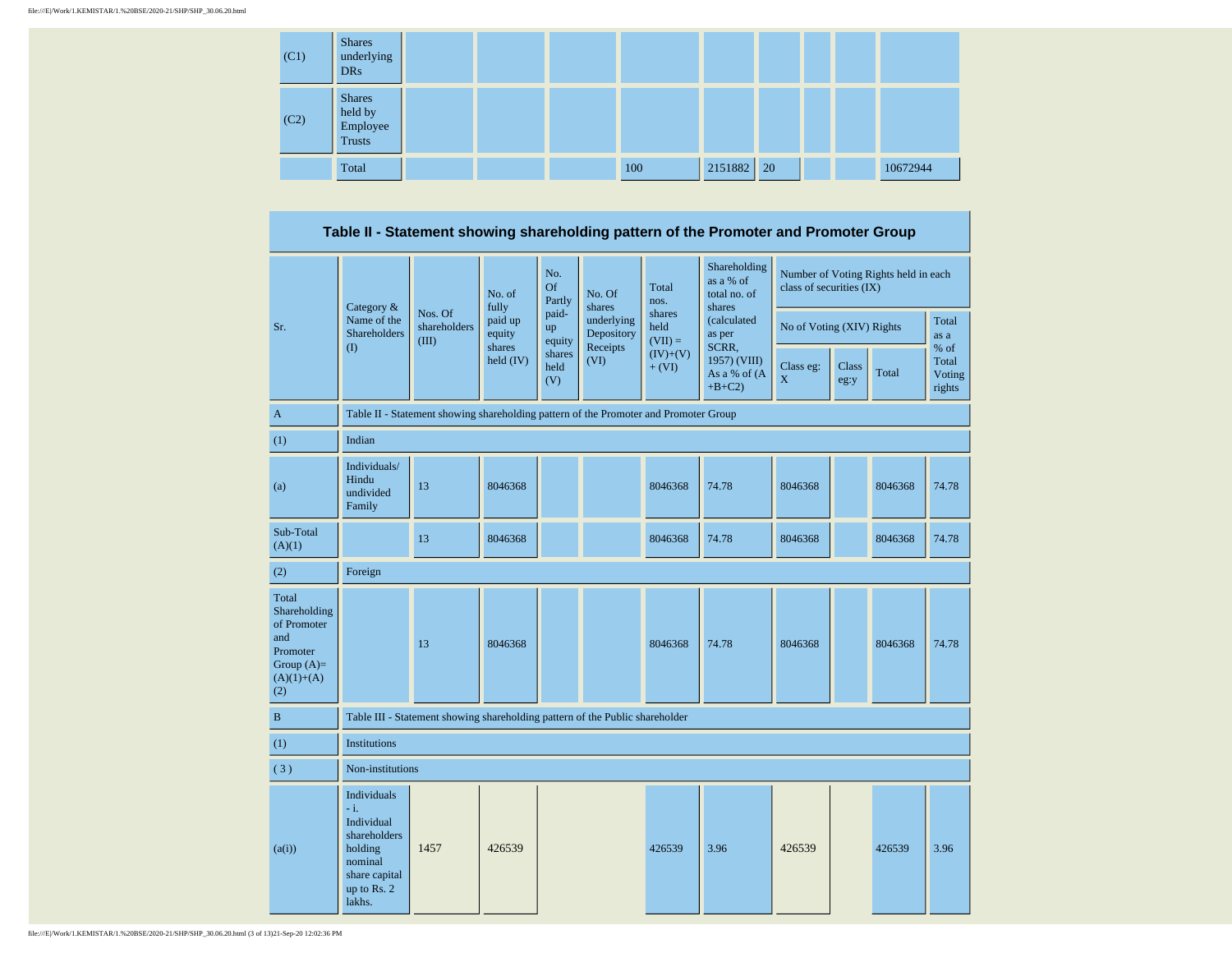| (a(ii))                                                                     | Individuals<br>$-ii.$<br>Individual<br>shareholders<br>holding<br>nominal<br>share capital<br>in excess of<br>Rs. 2 lakhs. | 36   | 2188583  |  | 2188583  | 20.34                                                                                         | 2188583  | 2188583  | 20.34 |
|-----------------------------------------------------------------------------|----------------------------------------------------------------------------------------------------------------------------|------|----------|--|----------|-----------------------------------------------------------------------------------------------|----------|----------|-------|
| (e)                                                                         | Any Other<br>(specify)                                                                                                     | 24   | 97918    |  | 97918    | 0.91                                                                                          | 97918    | 97918    | 0.91  |
| Sub-Total<br>(B)(3)                                                         |                                                                                                                            | 1517 | 2713040  |  | 2713040  | 25.22                                                                                         | 2713040  | 2713040  | 25.22 |
| <b>Total Public</b><br>Shareholding<br>$(B)=(B)(1)$<br>$+(B)(2)+(B)$<br>(3) |                                                                                                                            | 1517 | 2713040  |  | 2713040  | 25.22                                                                                         | 2713040  | 2713040  | 25.22 |
| $\mathbf{C}$                                                                |                                                                                                                            |      |          |  |          | Table IV - Statement showing shareholding pattern of the Non Promoter- Non Public shareholder |          |          |       |
| Total (A+B<br>$+C2)$                                                        |                                                                                                                            | 1530 | 10759408 |  | 10759408 | 100                                                                                           | 10759408 | 10759408 | 100   |
| Total $(A+B)$<br>$+C$ )                                                     |                                                                                                                            | 1530 | 10759408 |  | 10759408 | 100                                                                                           | 10759408 | 10759408 | 100   |

|                      |                                                                                               |                                           |                                                                     | Table II - Statement showing shareholding pattern of the Promoter and Promoter Group             |                                        |                                                         |                                                                               |                                                           |                                       |  |
|----------------------|-----------------------------------------------------------------------------------------------|-------------------------------------------|---------------------------------------------------------------------|--------------------------------------------------------------------------------------------------|----------------------------------------|---------------------------------------------------------|-------------------------------------------------------------------------------|-----------------------------------------------------------|---------------------------------------|--|
| Sr.                  | No. Of<br>No. of<br><b>Shares</b><br><b>Shares</b><br>Underlying<br>Underlying<br>Outstanding |                                           | No. Of<br><b>Shares</b><br>Underlying<br>Outstanding<br>convertible | Shareholding,<br>as $a\%$<br>assuming full<br>conversion of<br>convertible<br>securities (as     | Number of<br>Locked in shares<br>(XII) |                                                         | Number of<br><b>Shares</b><br>pledged or<br>otherwise<br>encumbered<br>(XIII) |                                                           | Number of<br>equity shares<br>held in |  |
|                      | convertible<br>securities<br>(X)                                                              | Outstanding<br><b>Warrants</b><br>$(X_i)$ | securities<br>and No. Of<br><b>Warrants</b><br>(Xi)(a)              | a percentage<br>of diluted<br>share capital)<br>$(XI) = (VII)$<br>$+(X)$ As a %<br>of $(A+B+C2)$ | No. $(a)$                              | As a<br>$%$ of<br>total<br><b>Shares</b><br>held<br>(b) | No.<br>(a)                                                                    | As $a$<br>$%$ of<br>total<br><b>Shares</b><br>held<br>(b) | dematerialized<br>form $(XIV)$        |  |
| $\overline{A}$       |                                                                                               |                                           |                                                                     | Table II - Statement showing shareholding pattern of the Promoter and Promoter Group             |                                        |                                                         |                                                                               |                                                           |                                       |  |
| (1)                  | Indian                                                                                        |                                           |                                                                     |                                                                                                  |                                        |                                                         |                                                                               |                                                           |                                       |  |
| (a)                  |                                                                                               |                                           |                                                                     | 74.78                                                                                            | 2151882                                | 26.74                                                   |                                                                               |                                                           | 8046368                               |  |
| Sub-Total (A)<br>(1) |                                                                                               |                                           |                                                                     | 74.78                                                                                            | 2151882                                | 26.74                                                   |                                                                               |                                                           | 8046368                               |  |
| (2)                  | Foreign                                                                                       |                                           |                                                                     |                                                                                                  |                                        |                                                         |                                                                               |                                                           |                                       |  |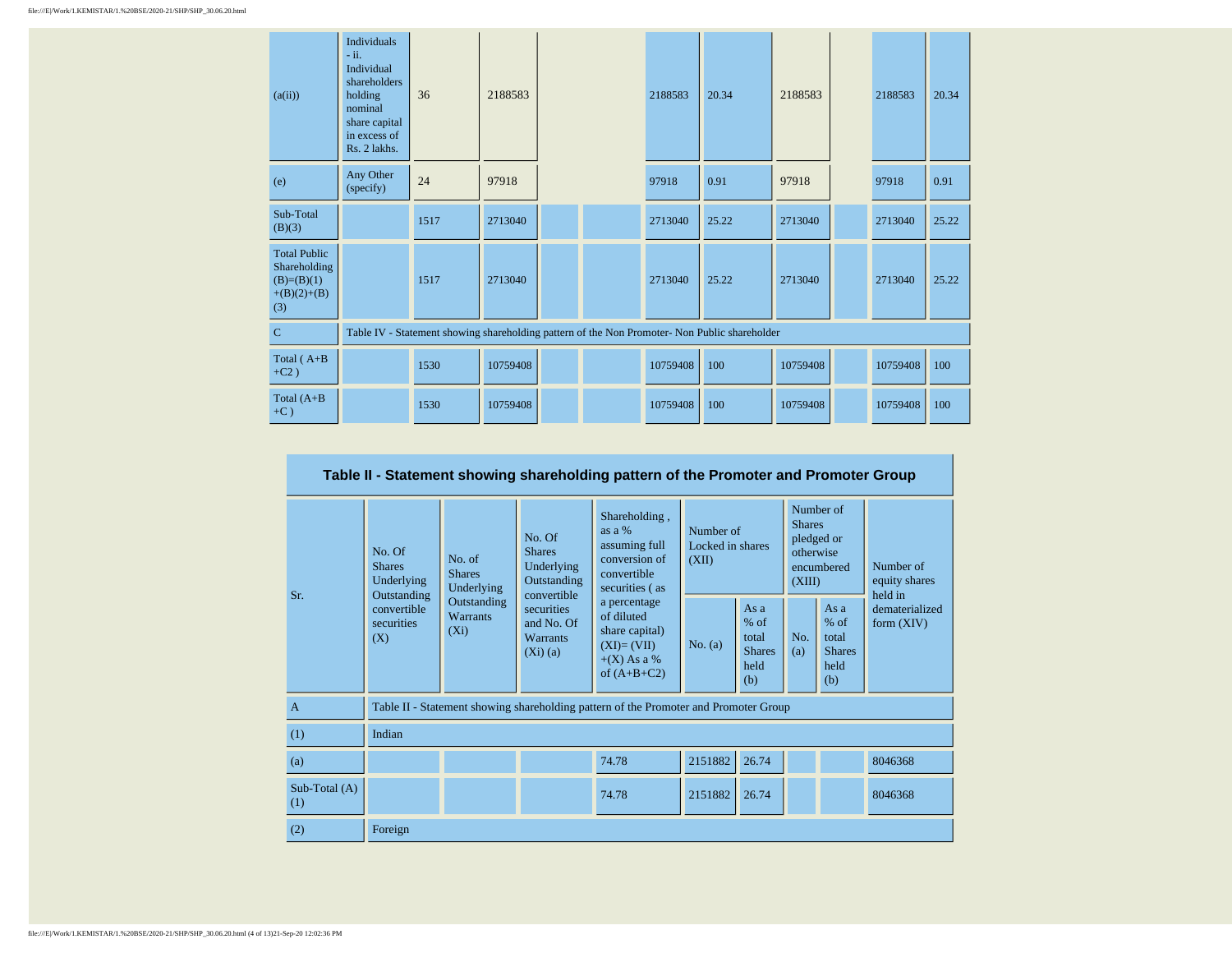| Total<br>Shareholding<br>of Promoter<br>and Promoter<br>Group $(A)=$<br>$(A)(1)+(A)$<br>(2) |                     |                                                                                               |  | 74.78                                                                        | 2151882 | 26.74 |  |  | 8046368  |  |  |
|---------------------------------------------------------------------------------------------|---------------------|-----------------------------------------------------------------------------------------------|--|------------------------------------------------------------------------------|---------|-------|--|--|----------|--|--|
| $\, {\bf B}$                                                                                |                     |                                                                                               |  | Table III - Statement showing shareholding pattern of the Public shareholder |         |       |  |  |          |  |  |
| (1)                                                                                         | <b>Institutions</b> |                                                                                               |  |                                                                              |         |       |  |  |          |  |  |
| (3)                                                                                         | Non-institutions    |                                                                                               |  |                                                                              |         |       |  |  |          |  |  |
| (a(i))                                                                                      |                     |                                                                                               |  | 3.96                                                                         |         |       |  |  | 340923   |  |  |
| (a(ii))                                                                                     |                     |                                                                                               |  | 20.34                                                                        |         |       |  |  | 2188583  |  |  |
| (e)                                                                                         |                     |                                                                                               |  | 0.91                                                                         |         |       |  |  | 97070    |  |  |
| $Sub-Total(B)$<br>(3)                                                                       |                     |                                                                                               |  | 25.22                                                                        |         |       |  |  | 2626576  |  |  |
| <b>Total Public</b><br>Shareholding<br>$(B)=(B)(1)$<br>$+(B)(2)+(B)$<br>(3)                 |                     |                                                                                               |  | 25.22                                                                        |         |       |  |  | 2626576  |  |  |
| $\mathbf C$                                                                                 |                     | Table IV - Statement showing shareholding pattern of the Non Promoter- Non Public shareholder |  |                                                                              |         |       |  |  |          |  |  |
| Total (A+B<br>$+C2$ )                                                                       |                     |                                                                                               |  | 100                                                                          | 2151882 | 20    |  |  | 10672944 |  |  |
| Total $(A+B)$<br>$+C$ )                                                                     |                     |                                                                                               |  | 100                                                                          | 2151882 | 20    |  |  | 10672944 |  |  |

| Individuals/Hindu undivided Family                          |                                         |                                                    |                                                           |                                                            |                                                      |                                          |                                                            |  |  |  |  |
|-------------------------------------------------------------|-----------------------------------------|----------------------------------------------------|-----------------------------------------------------------|------------------------------------------------------------|------------------------------------------------------|------------------------------------------|------------------------------------------------------------|--|--|--|--|
| Searial No.                                                 |                                         | $\overline{2}$                                     | 3                                                         | $\overline{4}$                                             | 5                                                    | 6                                        | 7                                                          |  |  |  |  |
| Name of the<br>Shareholders (I)                             | PARSHOTTAMBHAI<br><b>MOHANLAL PATEL</b> | <b>ANJANA</b><br><b>KETANKUMAR</b><br><b>PATEL</b> | <b>SHANTABEN</b><br><b>PARASHOTTAMDAS</b><br><b>PATEL</b> | <b>KETANKUMAR</b><br><b>PARASHOTTAMDAS</b><br><b>PATEL</b> | <b>HIRALBEN</b><br><b>DIPAKKUMAR</b><br><b>PATEL</b> | <b>SAVALIA</b><br><b>VASANTBHAI</b><br>B | <b>DIPAKKUMAR</b><br><b>PARASHOTTAMDAS</b><br><b>PATEL</b> |  |  |  |  |
| PAN(II)                                                     | AFJPP0355B                              | AFIPK9418H                                         | AHFPP4610D                                                | AFJPP0418F                                                 | AHFPP6612D                                           | BJQPS0017K                               | ADOPP4635M                                                 |  |  |  |  |
| No. of fully paid<br>up equity shares<br>held $(IV)$        | 1833990                                 | 1364440                                            | 1213800                                                   | 1113014                                                    | 612000                                               | 20040                                    | 18272                                                      |  |  |  |  |
| No. Of Partly paid-<br>up equity shares<br>$\text{held}(V)$ |                                         |                                                    |                                                           |                                                            |                                                      |                                          |                                                            |  |  |  |  |
| No. Of shares<br>underlying<br>Depository<br>Receipts (VI)  |                                         |                                                    |                                                           |                                                            |                                                      |                                          |                                                            |  |  |  |  |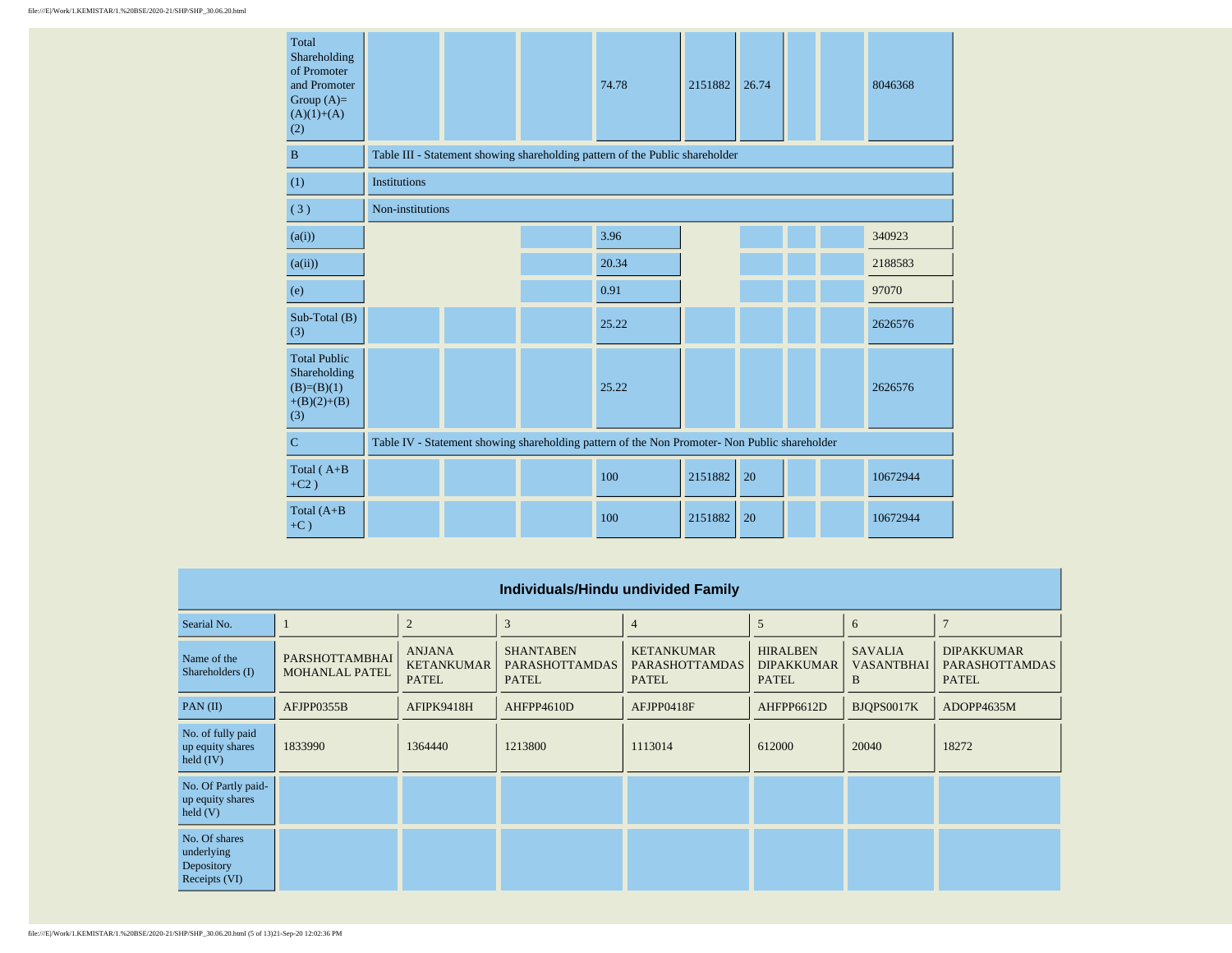| Total nos. shares<br>held $(VII) = (IV)$<br>$+(V)+(VI)$                                                                                                                                    | 1833990                                                       | 1364440 | 1213800 | 1113014 | 612000 | 20040            | 18272 |
|--------------------------------------------------------------------------------------------------------------------------------------------------------------------------------------------|---------------------------------------------------------------|---------|---------|---------|--------|------------------|-------|
| Shareholding as a<br>% of total no. of<br>shares (calculated<br>as per SCRR,<br>1957) (VIII) As a<br>% of $(A+B+C2)$                                                                       | 17.05                                                         | 12.68   | 11.28   | 10.34   | 5.69   | 0.19             | 0.17  |
|                                                                                                                                                                                            | Number of Voting Rights held in each class of securities (IX) |         |         |         |        |                  |       |
| Class eg:X                                                                                                                                                                                 | 1833990                                                       | 1364440 | 1213800 | 1113014 | 612000 | 20040            | 18272 |
| Class eg:y                                                                                                                                                                                 |                                                               |         |         |         |        |                  |       |
| Total                                                                                                                                                                                      | 1833990                                                       | 1364440 | 1213800 | 1113014 | 612000 | 20040            | 18272 |
| Total as a % of<br><b>Total Voting rights</b>                                                                                                                                              | 17.05                                                         | 12.68   | 11.28   | 10.34   | 5.69   | 0.19             | 0.17  |
| No. Of Shares<br>Underlying<br>Outstanding<br>convertible<br>securities $(X)$                                                                                                              |                                                               |         |         |         |        |                  |       |
| No. of Shares<br>Underlying<br>Outstanding<br>Warrants (Xi)                                                                                                                                |                                                               |         |         |         |        |                  |       |
| No. Of Shares<br>Underlying<br>Outstanding<br>convertible<br>securities and No.<br>Of Warrants (Xi)<br>(a)                                                                                 |                                                               |         |         |         |        |                  |       |
| Shareholding , as a<br>% assuming full<br>conversion of<br>convertible<br>securities (as a<br>percentage of<br>diluted share<br>capital) (XI)= (VII)<br>$+(Xi)(a)$ As a % of<br>$(A+B+C2)$ | 17.05                                                         | 12.68   | 11.28   | 10.34   | 5.69   | 0.19             | 0.17  |
| Number of Locked in shares (XII)                                                                                                                                                           |                                                               |         |         |         |        |                  |       |
| No. $(a)$                                                                                                                                                                                  | 488478                                                        | 338738  | 346915  | 289770  | 174916 | $\boldsymbol{0}$ | 4664  |
| As a % of total<br>Shares held (b)                                                                                                                                                         | 26.63                                                         | 24.83   | 28.58   | 26.03   | 28.58  | $\boldsymbol{0}$ | 25.53 |
|                                                                                                                                                                                            | Number of Shares pledged or otherwise encumbered (XIII)       |         |         |         |        |                  |       |
| No. $(a)$                                                                                                                                                                                  |                                                               |         |         |         |        |                  |       |
| As a % of total<br>Shares held (b)                                                                                                                                                         |                                                               |         |         |         |        |                  |       |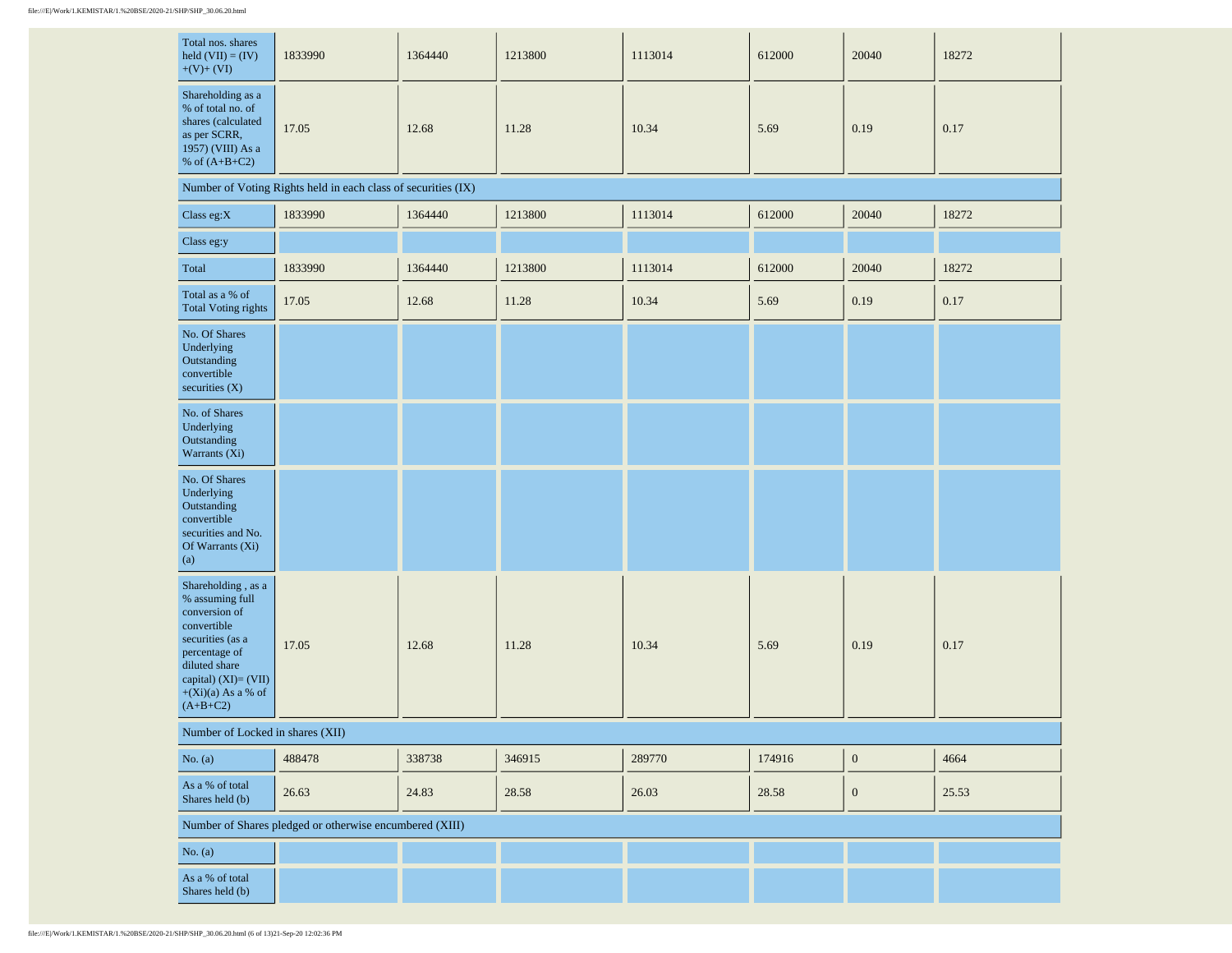| Number of equity<br>shares held in<br>dematerialized<br>form (XIV) | 1833990 | 1364440 | 1213800 | 1113014 | 612000 | 20040 | 18272 |  |  |  |  |  |
|--------------------------------------------------------------------|---------|---------|---------|---------|--------|-------|-------|--|--|--|--|--|
| Reason for not providing PAN                                       |         |         |         |         |        |       |       |  |  |  |  |  |
| Reason for not<br>providing PAN                                    |         |         |         |         |        |       |       |  |  |  |  |  |
| Shareholder type                                                   |         |         |         |         |        |       |       |  |  |  |  |  |

| Individuals/Hindu undivided Family                                                                                   |                                                               |                                                        |                                     |                                                 |                                                                          |                                                                    |  |  |  |  |
|----------------------------------------------------------------------------------------------------------------------|---------------------------------------------------------------|--------------------------------------------------------|-------------------------------------|-------------------------------------------------|--------------------------------------------------------------------------|--------------------------------------------------------------------|--|--|--|--|
| Searial No.                                                                                                          | 8                                                             | 9                                                      | 10                                  | 11                                              | 12                                                                       | 13                                                                 |  |  |  |  |
| Name of the<br>Shareholders (I)                                                                                      | <b>MATHURBHAI</b><br><b>MANJIBHAI</b><br><b>JOGANI</b>        | <b>KANANI</b><br><b>ANILKUMAR</b><br><b>DEVRAJBHAI</b> | <b>ANILKUMAR</b><br><b>C THAKER</b> | <b>PATEL</b><br><b>PARSHOTTAMDAS</b><br>M (HUF) | <b>PATEL</b><br><b>KETANKUMAR</b><br><b>PARASHOTTAMDAS</b><br><b>HUF</b> | <b>PATEL</b><br><b>DIPAKKUMAR</b><br><b>PARASHOTTMDAS</b><br>(HUF) |  |  |  |  |
| PAN(II)                                                                                                              | ACTPP8463D                                                    | BBJPK7076D                                             | ABNPT6366L                          | AAIHP0252K                                      | AAIHP0253J                                                               | AAIHP0254R                                                         |  |  |  |  |
| No. of fully paid<br>up equity shares<br>held $(IV)$                                                                 | 16400                                                         | 14400<br>3472<br>836400<br>661500                      |                                     |                                                 | 338640                                                                   |                                                                    |  |  |  |  |
| No. Of Partly paid-<br>up equity shares<br>held(V)                                                                   |                                                               |                                                        |                                     |                                                 |                                                                          |                                                                    |  |  |  |  |
| No. Of shares<br>underlying<br>Depository<br>Receipts (VI)                                                           |                                                               |                                                        |                                     |                                                 |                                                                          |                                                                    |  |  |  |  |
| Total nos, shares<br>held $(VII) = (IV)$<br>$+(V)+(VI)$                                                              | 16400<br>14400                                                |                                                        | 3472                                | 836400                                          | 661500                                                                   | 338640                                                             |  |  |  |  |
| Shareholding as a<br>% of total no. of<br>shares (calculated<br>as per SCRR,<br>1957) (VIII) As a<br>% of $(A+B+C2)$ | 0.15                                                          | 0.13                                                   | 0.03                                | 7.77                                            | 6.15                                                                     | 3.15                                                               |  |  |  |  |
|                                                                                                                      | Number of Voting Rights held in each class of securities (IX) |                                                        |                                     |                                                 |                                                                          |                                                                    |  |  |  |  |
| Class eg: $X$                                                                                                        | 16400                                                         | 14400                                                  | 3472                                | 836400                                          | 661500                                                                   | 338640                                                             |  |  |  |  |
| Class eg:y                                                                                                           |                                                               |                                                        |                                     |                                                 |                                                                          |                                                                    |  |  |  |  |
| <b>Total</b>                                                                                                         | 14400<br>3472<br>16400                                        |                                                        | 836400                              | 661500                                          | 338640                                                                   |                                                                    |  |  |  |  |
| Total as a % of<br><b>Total Voting rights</b>                                                                        | 0.15                                                          | 0.13                                                   | 0.03                                | 7.77                                            | 6.15                                                                     | 3.15                                                               |  |  |  |  |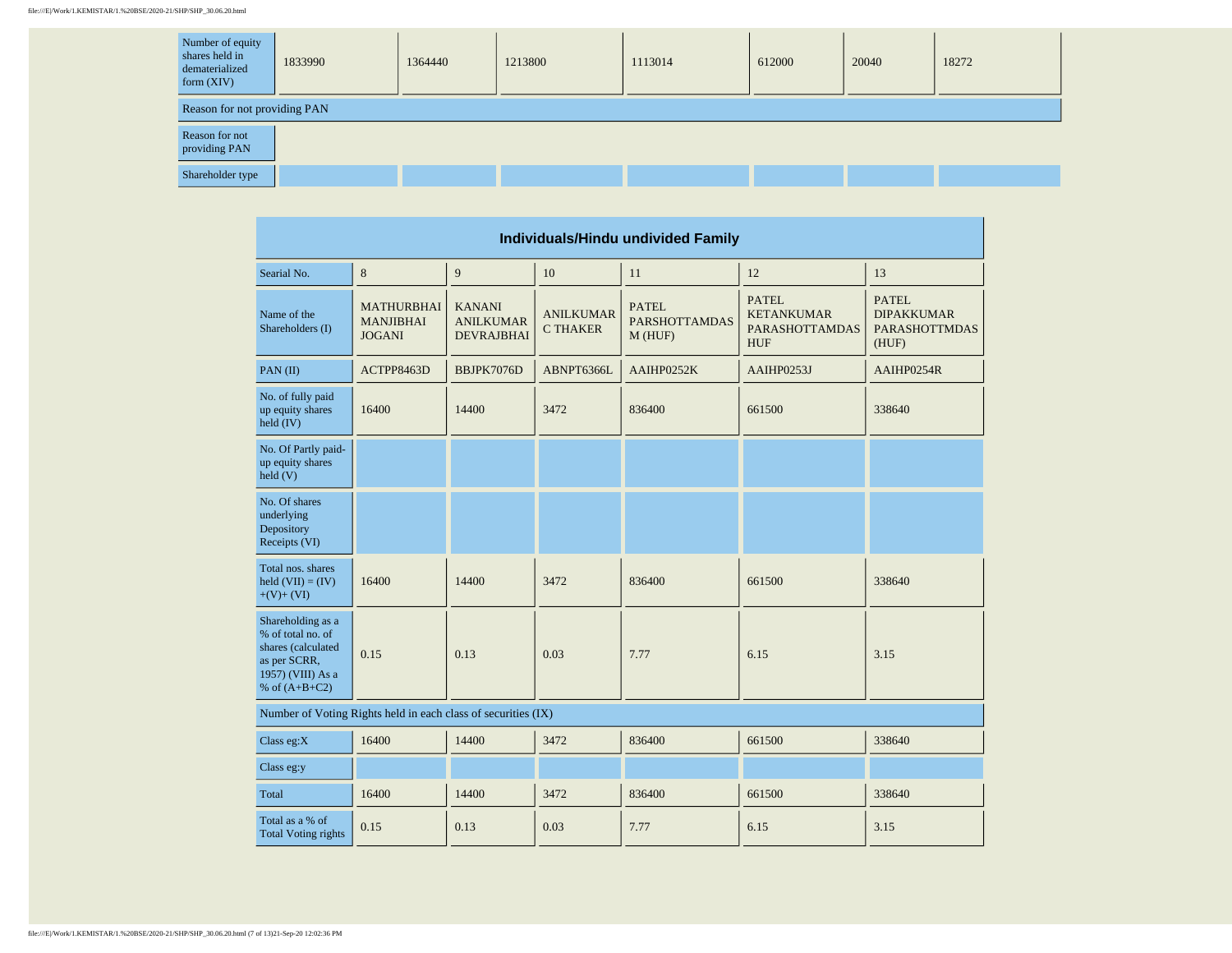| No. Of Shares<br>Underlying<br>Outstanding<br>convertible<br>securities $(X)$                                                                                                              |                                                         |                  |                  |        |        |        |
|--------------------------------------------------------------------------------------------------------------------------------------------------------------------------------------------|---------------------------------------------------------|------------------|------------------|--------|--------|--------|
| No. of Shares<br>Underlying<br>Outstanding<br>Warrants (Xi)                                                                                                                                |                                                         |                  |                  |        |        |        |
| No. Of Shares<br>Underlying<br>Outstanding<br>convertible<br>securities and No.<br>Of Warrants (Xi)<br>(a)                                                                                 |                                                         |                  |                  |        |        |        |
| Shareholding , as a<br>% assuming full<br>conversion of<br>convertible<br>securities (as a<br>percentage of<br>diluted share<br>capital) (XI)= (VII)<br>$+(Xi)(a)$ As a % of<br>$(A+B+C2)$ | 0.15                                                    |                  | 0.03             | 7.77   | 6.15   | 3.15   |
| Number of Locked in shares (XII)                                                                                                                                                           |                                                         |                  |                  |        |        |        |
| No. (a)                                                                                                                                                                                    | $\boldsymbol{0}$                                        | $\boldsymbol{0}$ | $\boldsymbol{0}$ | 239051 | 172564 | 96786  |
| As a % of total<br>Shares held (b)                                                                                                                                                         | $\mathbf{0}$                                            | $\mathbf{0}$     | $\mathbf{0}$     | 28.58  | 26.09  | 28.58  |
|                                                                                                                                                                                            | Number of Shares pledged or otherwise encumbered (XIII) |                  |                  |        |        |        |
| No. (a)                                                                                                                                                                                    |                                                         |                  |                  |        |        |        |
| As a % of total<br>Shares held (b)                                                                                                                                                         |                                                         |                  |                  |        |        |        |
| Number of equity<br>shares held in<br>dematerialized<br>form (XIV)                                                                                                                         | 16400                                                   | 14400            | 3472             | 836400 | 661500 | 338640 |
| Reason for not providing PAN                                                                                                                                                               |                                                         |                  |                  |        |        |        |
| Reason for not<br>providing PAN                                                                                                                                                            |                                                         |                  |                  |        |        |        |
| Shareholder type                                                                                                                                                                           |                                                         |                  |                  |        |        |        |

| Individuals/Hindu undivided Family |                       |  |  |  |  |  |  |
|------------------------------------|-----------------------|--|--|--|--|--|--|
| Searial No.                        |                       |  |  |  |  |  |  |
| Name of the<br>Shareholders (I)    | Click here to go back |  |  |  |  |  |  |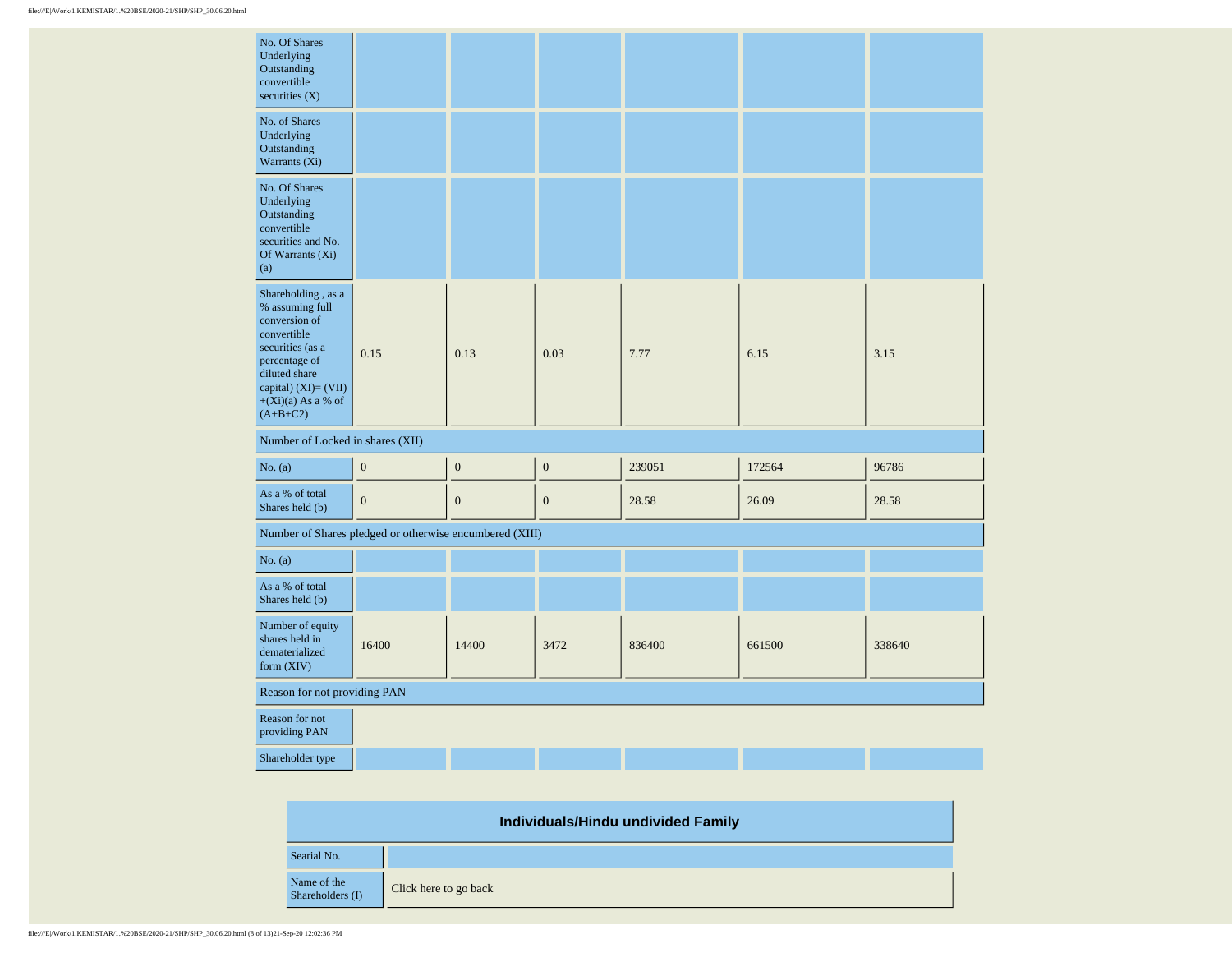| PAN(II)                                                                                                                                                                                   | Total                                                         |
|-------------------------------------------------------------------------------------------------------------------------------------------------------------------------------------------|---------------------------------------------------------------|
| No. of fully paid<br>up equity shares<br>held (IV)                                                                                                                                        | 8046368                                                       |
| No. Of Partly paid-<br>up equity shares<br>held (V)                                                                                                                                       |                                                               |
| No. Of shares<br>underlying<br>Depository<br>Receipts (VI)                                                                                                                                |                                                               |
| Total nos. shares<br>held $(VII) = (IV)$<br>$+(V)+(VI)$                                                                                                                                   | 8046368                                                       |
| Shareholding as a<br>% of total no. of<br>shares (calculated<br>as per SCRR,<br>1957) (VIII) As a<br>% of $(A+B+C2)$                                                                      | 74.78                                                         |
|                                                                                                                                                                                           | Number of Voting Rights held in each class of securities (IX) |
| Class eg: $X$                                                                                                                                                                             | 8046368                                                       |
| Class eg:y                                                                                                                                                                                |                                                               |
| Total                                                                                                                                                                                     | 8046368                                                       |
| Total as a % of<br><b>Total Voting rights</b>                                                                                                                                             | 74.78                                                         |
| No. Of Shares<br>Underlying<br>Outstanding<br>convertible<br>securities $(X)$                                                                                                             |                                                               |
| No. of Shares<br>Underlying<br>Outstanding<br>Warrants (Xi)                                                                                                                               |                                                               |
| No. Of Shares<br>Underlying<br>Outstanding<br>convertible<br>securities and No.<br>Of Warrants (Xi)<br>(a)                                                                                |                                                               |
| Shareholding, as a<br>% assuming full<br>conversion of<br>convertible<br>securities (as a<br>percentage of<br>diluted share<br>capital) (XI)= (VII)<br>$+(Xi)(a)$ As a % of<br>$(A+B+C2)$ | 74.78                                                         |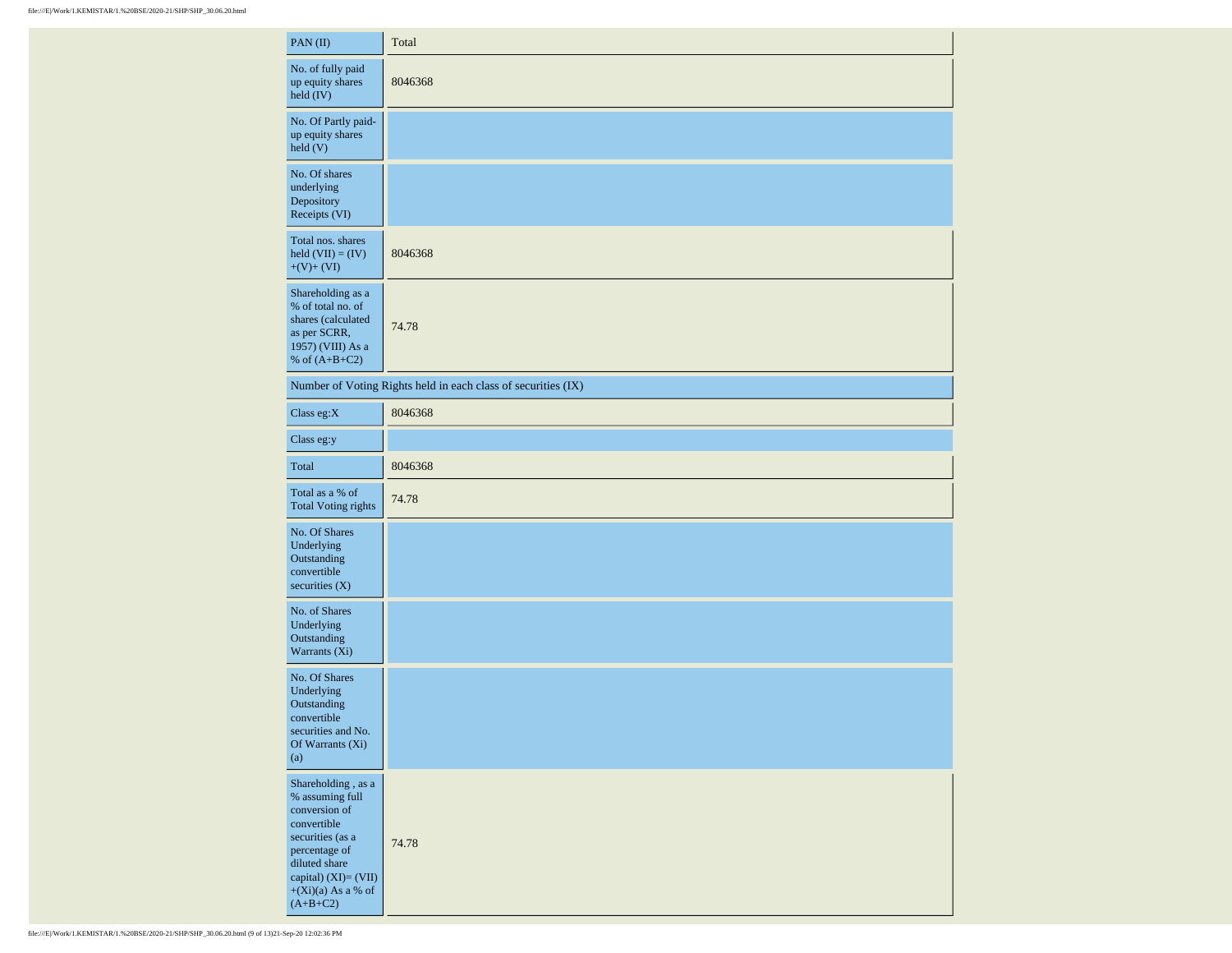| Number of Locked in shares (XII)                                     |         |  |  |  |  |  |  |  |
|----------------------------------------------------------------------|---------|--|--|--|--|--|--|--|
| No. (a)                                                              | 2151882 |  |  |  |  |  |  |  |
| As a % of total<br>Shares held (b)                                   | 26.74   |  |  |  |  |  |  |  |
| Number of Shares pledged or otherwise encumbered (XIII)              |         |  |  |  |  |  |  |  |
| No. (a)                                                              |         |  |  |  |  |  |  |  |
| As a % of total<br>Shares held (b)                                   |         |  |  |  |  |  |  |  |
| Number of equity<br>shares held in<br>dematerialized<br>form $(XIV)$ | 8046368 |  |  |  |  |  |  |  |
| Reason for not providing PAN                                         |         |  |  |  |  |  |  |  |
| Reason for not<br>providing PAN                                      |         |  |  |  |  |  |  |  |
| Shareholder type                                                     |         |  |  |  |  |  |  |  |

| Individuals - ii. Individual shareholders holding nominal share capital in excess of Rs. 2 lakhs.                    |                                                               |                       |  |  |  |  |  |  |  |
|----------------------------------------------------------------------------------------------------------------------|---------------------------------------------------------------|-----------------------|--|--|--|--|--|--|--|
| Searial No.                                                                                                          | $\mathbf{1}$                                                  |                       |  |  |  |  |  |  |  |
| Name of the<br>Shareholders (I)                                                                                      | KIRIT JIVRAJBHAI PATEL                                        | Click here to go back |  |  |  |  |  |  |  |
| PAN(II)                                                                                                              | AGQPP0903M                                                    | Total                 |  |  |  |  |  |  |  |
| No. of fully paid<br>up equity shares<br>held $(IV)$                                                                 | 145000                                                        | 145000                |  |  |  |  |  |  |  |
| No. Of Partly paid-<br>up equity shares<br>$\text{held}(V)$                                                          |                                                               |                       |  |  |  |  |  |  |  |
| No. Of shares<br>underlying<br>Depository<br>Receipts (VI)                                                           |                                                               |                       |  |  |  |  |  |  |  |
| Total nos, shares<br>held $(VII) = (IV)$<br>$+(V)+(VI)$                                                              | 145000                                                        | 145000                |  |  |  |  |  |  |  |
| Shareholding as a<br>% of total no. of<br>shares (calculated<br>as per SCRR,<br>1957) (VIII) As a<br>% of $(A+B+C2)$ | 1.35                                                          | 1.35                  |  |  |  |  |  |  |  |
|                                                                                                                      | Number of Voting Rights held in each class of securities (IX) |                       |  |  |  |  |  |  |  |
| Class eg: X                                                                                                          | 145000                                                        | 145000                |  |  |  |  |  |  |  |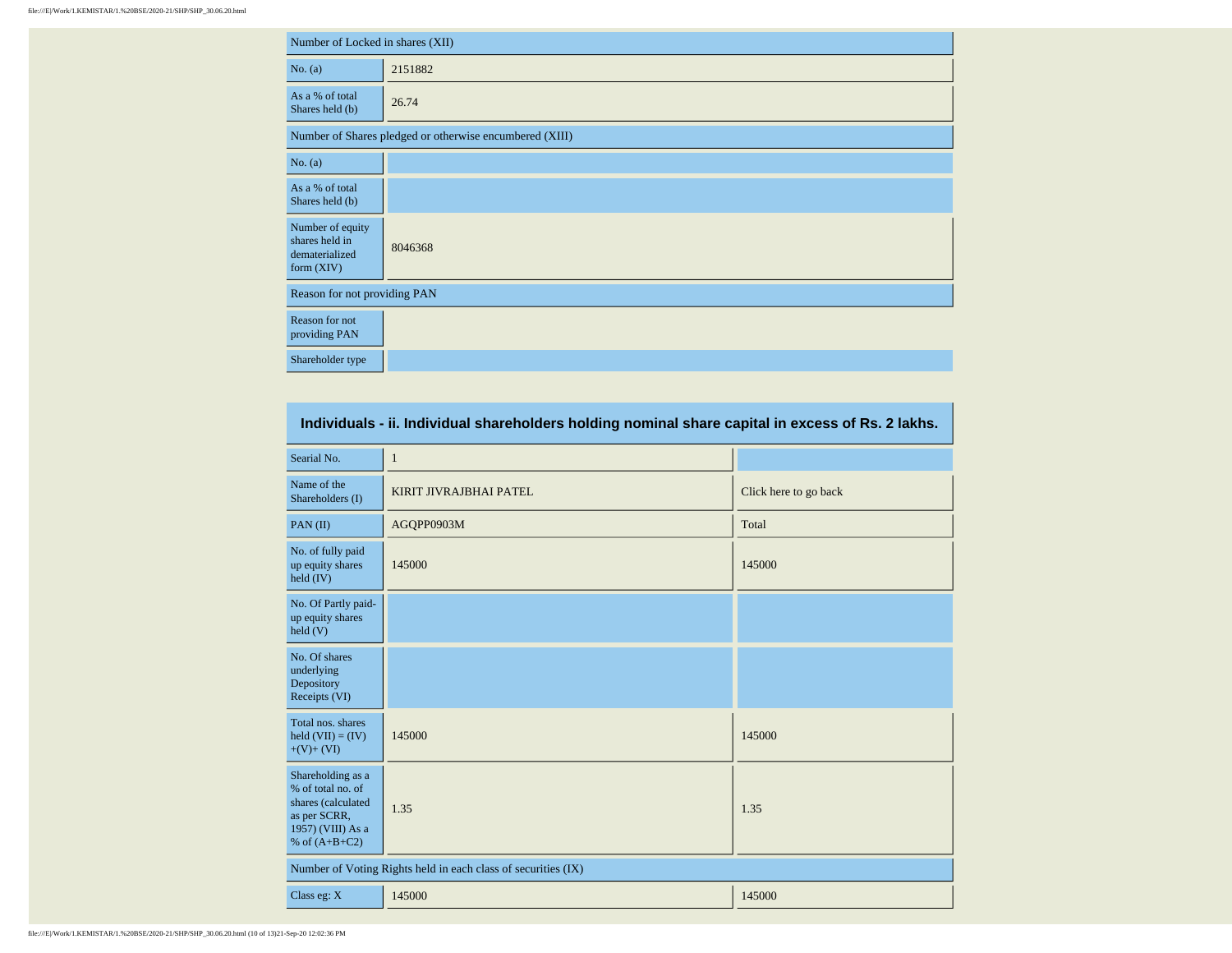| Class eg:y                                                                                                                                                                                |        |        |
|-------------------------------------------------------------------------------------------------------------------------------------------------------------------------------------------|--------|--------|
| Total                                                                                                                                                                                     | 145000 | 145000 |
| Total as a % of<br><b>Total Voting rights</b>                                                                                                                                             | 1.35   | 1.35   |
| No. Of Shares<br>Underlying<br>Outstanding<br>convertible<br>securities $(X)$                                                                                                             |        |        |
| No. of Shares<br>Underlying<br>Outstanding<br>Warrants (Xi)                                                                                                                               |        |        |
| No. Of Shares<br>Underlying<br>Outstanding<br>convertible<br>securities and No.<br>Of Warrants (Xi)<br>(a)                                                                                |        |        |
| Shareholding , as a<br>% assuming full<br>conversion of<br>convertible<br>securities (as a<br>percentage of<br>diluted share<br>capital) $(XI) = (VII)$<br>$+(X)$ As a % of (A<br>$+B+C2$ | 1.35   | 1.35   |
| Number of Locked in shares (XII)                                                                                                                                                          |        |        |
| No. (a)                                                                                                                                                                                   |        |        |
| As a % of total<br>Shares held (b)                                                                                                                                                        |        |        |
| Number of equity<br>shares held in<br>dematerialized<br>form $(XIV)$                                                                                                                      | 145000 | 145000 |
| Reason for not providing PAN                                                                                                                                                              |        |        |
| Reason for not<br>providing PAN                                                                                                                                                           |        |        |

| Any Other (specify)                  |            |                         |                         |  |  |  |  |  |  |  |
|--------------------------------------|------------|-------------------------|-------------------------|--|--|--|--|--|--|--|
| Searial No.                          |            |                         |                         |  |  |  |  |  |  |  |
| Category                             | <b>HUF</b> | <b>Clearing Members</b> | <b>Bodies Corporate</b> |  |  |  |  |  |  |  |
| Category / More<br>than 1 percentage | Category   | Category                | Category                |  |  |  |  |  |  |  |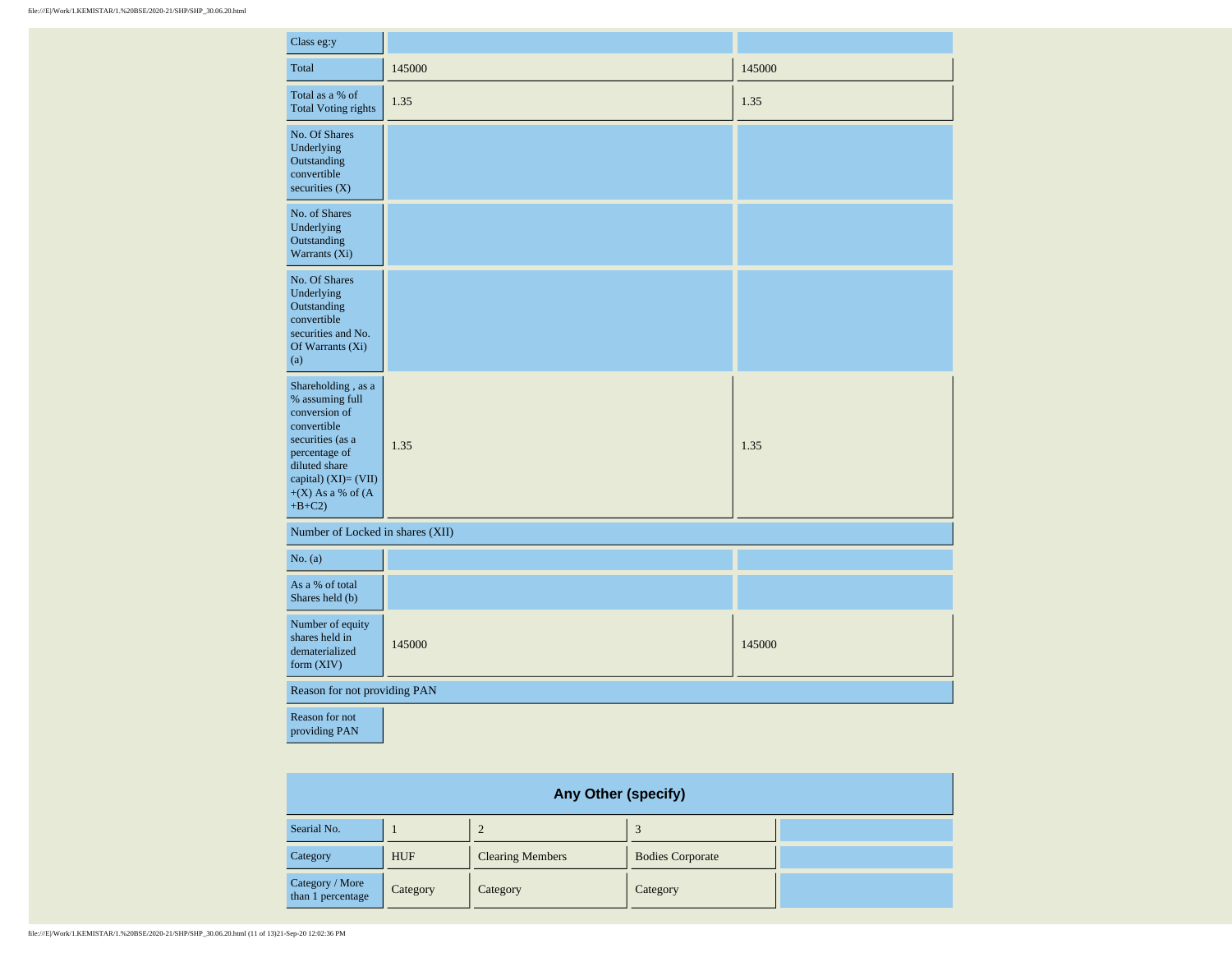| Name of the<br>Shareholders (I)                                                                                      |                |                                                               |      | Click here to go back |
|----------------------------------------------------------------------------------------------------------------------|----------------|---------------------------------------------------------------|------|-----------------------|
| PAN(II)                                                                                                              |                |                                                               |      | Total                 |
| No. of the<br>Shareholders (I)                                                                                       | $\overline{4}$ | $\sqrt{2}$                                                    | 18   | 24                    |
| No. of fully paid<br>up equity shares<br>held (IV)                                                                   | 91704          | 6                                                             | 6208 | 97918                 |
| No. Of Partly paid-<br>up equity shares<br>held (V)                                                                  |                |                                                               |      |                       |
| No. Of shares<br>underlying<br>Depository<br>Receipts (VI)                                                           |                |                                                               |      |                       |
| Total nos. shares<br>held $(VII) = (IV)$<br>$+(V)+(VI)$                                                              | 91704          | 6                                                             | 6208 | 97918                 |
| Shareholding as a<br>% of total no. of<br>shares (calculated<br>as per SCRR,<br>1957) (VIII) As a<br>% of $(A+B+C2)$ | 0.85           | $\boldsymbol{0}$                                              | 0.06 | 0.91                  |
|                                                                                                                      |                | Number of Voting Rights held in each class of securities (IX) |      |                       |
| Class eg: $\mathbf{X}$                                                                                               | 91704          | 6                                                             | 6208 | 97918                 |
| Class eg:y                                                                                                           |                |                                                               |      |                       |
| Total                                                                                                                | 91704          | 6                                                             | 6208 | 97918                 |
| Total as a % of<br><b>Total Voting rights</b>                                                                        | 0.85           | $\boldsymbol{0}$                                              | 0.06 | 0.91                  |
| No. Of Shares<br>Underlying<br>Outstanding<br>convertible<br>securities $(X)$                                        |                |                                                               |      |                       |
| No. of Shares<br>Underlying<br>Outstanding<br>Warrants $(X_1)$                                                       |                |                                                               |      |                       |
| No. Of Shares<br>Underlying<br>Outstanding<br>convertible<br>securities and No.<br>Of Warrants (Xi)<br>(a)           |                |                                                               |      |                       |